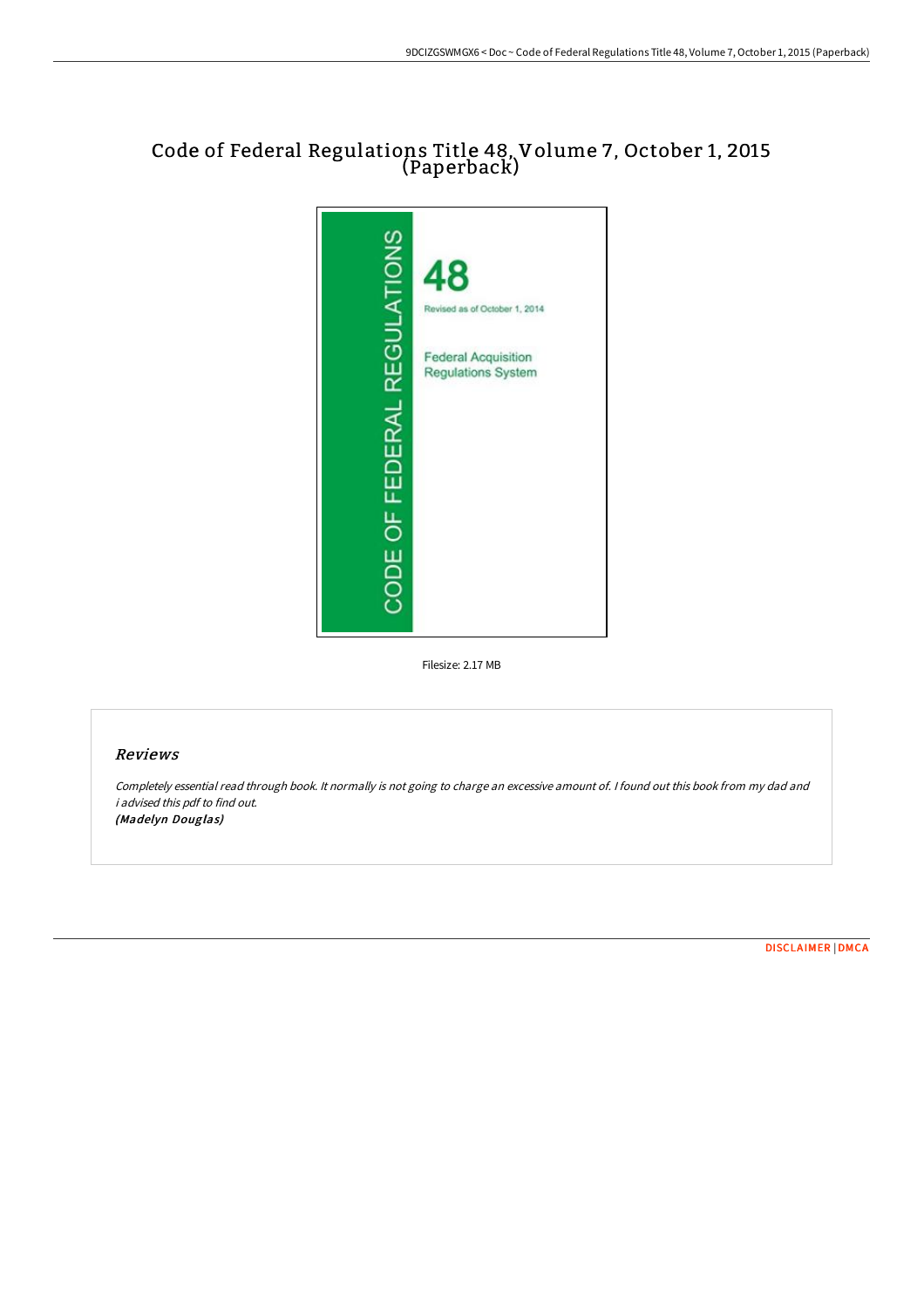#### CODE OF FEDERAL REGULATIONS TITLE 48, VOLUME 7 , OCTOBER 1, 2015 (PAPERBACK)



To save Code of Federal Regulations Title 48, Volume 7, October 1, 2015 (Paperback) PDF, make sure you access the link below and save the ebook or get access to additional information which might be related to CODE OF FEDERAL REGULATIONS TITLE 48, VOLUME 7, OCTOBER 1, 2015 (PAPERBACK) book.

Regulations Press, 2016. Paperback. Condition: New. Language: English . Brand New Book \*\*\*\*\* Print on Demand \*\*\*\*\*.Code of Federal Regulations Title 48, Volume 7, October 1, 2015 Containing parts Part 2900; Reserved Part 2901; DEPARTMENT OF LABOR ACQUISITION REGULATION SYSTEM Part 2902; DEFINITIONS OF WORDS AND TERMS Part 2903; IMPROPER BUSINESS PRACTICES AND PERSONAL CONFLICTS OF INTEREST Part 2904; ADMINISTRATIVE MATTERS Part 2905; PUBLICIZING CONTRACT ACTIONS Part 2906; COMPETITION REQUIREMENTS Part 2907; ACQUISITION PLANNING Part 2908; REQUIRED SOURCES OF SUPPLIES AND SERVICES Part 2909; CONTRACTOR QUALIFICATIONS Part 2910; MARKET RESEARCH Part 2911; DESCRIBING AGENCY NEEDS Part 2912; ACQUISITION OF COMMERCIAL ITEMS Part 2913; SIMPLIFIED ACQUISITION PROCEDURES Part 2914; SEALED BIDDING Part 2915; CONTRACTING BY NEGOTIATION Part 2916; CONTRACT TYPES Part 2917; SPECIAL CONTRACTING METHODS Part 2918; Reserved Part 2919; SMALL BUSINESS AND SMALL DISADVANTAGED BUSINESS CONCERNS Parts 2920-2921; Reserved Part 2922; APPLICATION OF LABOR LAWS TO GOVERNMENT ACQUISITIONS Part 2923; ENVIRONMENT, ENERGY AND WATER EFFICIENCY, RENEWABLE ENERGY TECHNOLOGIES, OCCUPATIONAL SAFETY, AND DRUG-FREE WORKPLACE Parts 2924-2927; Reserved Part 2928; BONDS AND INSURANCE Part 2929; TAXES Part 2930; COST ACCOUNTING STANDARDS ADMINISTRATION Part 2931; CONTRACT COST PRINCIPLES AND PROCEDURES Part 2932; CONTRACT FINANCING Part 2933; PROTESTS, DISPUTES, AND APPEALS Parts 2934-2935; Reserved Part 2936; CONSTRUCTION AND ARCHITECT-ENGINEER CONTRACTS Part 2937; SERVICE CONTRACTING Parts 2938-2941; Reserved Part 2942; CONTRACT ADMINISTRATION AND AUDIT SERVICES Part 2943; CONTRACT MODIFICATIONS Part 2944; SUBCONTRACTING POLICIES AND PROCEDURES Part 2945; GOVERNMENT PROPERTY Parts 2946-2951; Reserved Part 2952; SOLICITATION PROVISIONS AND CONTRACT CLAUSES Part 2953; FORMS Parts 2954-2999; Reserved Part 3000; Reserved Part 3001; FEDERAL ACQUISITION REGULATIONS SYSTEM Part 3002; DEFINITIONS OF WORDS AND TERMS Part 3003; IMPROPER BUSINESS PRACTICES AND PERSONAL CONFLICTS OF INTEREST Part 3004; ADMINISTRATIVE MATTERS Part 3005; PUBLICIZING CONTRACT ACTIONS Part 3006; COMPETITION REQUIREMENTS Part 3007; ACQUISITION PLANNING Part 3008-Required Sources of Supplies and Services;...

 $\Box$ Read Code of Federal Regulations Title 48, Volume 7, October 1, 2015 [\(Paperback\)](http://albedo.media/code-of-federal-regulations-title-48-volume-7-oc.html) Online E Download PDF Code of Federal Regulations Title 48, Volume 7, October 1, 2015 [\(Paperback\)](http://albedo.media/code-of-federal-regulations-title-48-volume-7-oc.html)